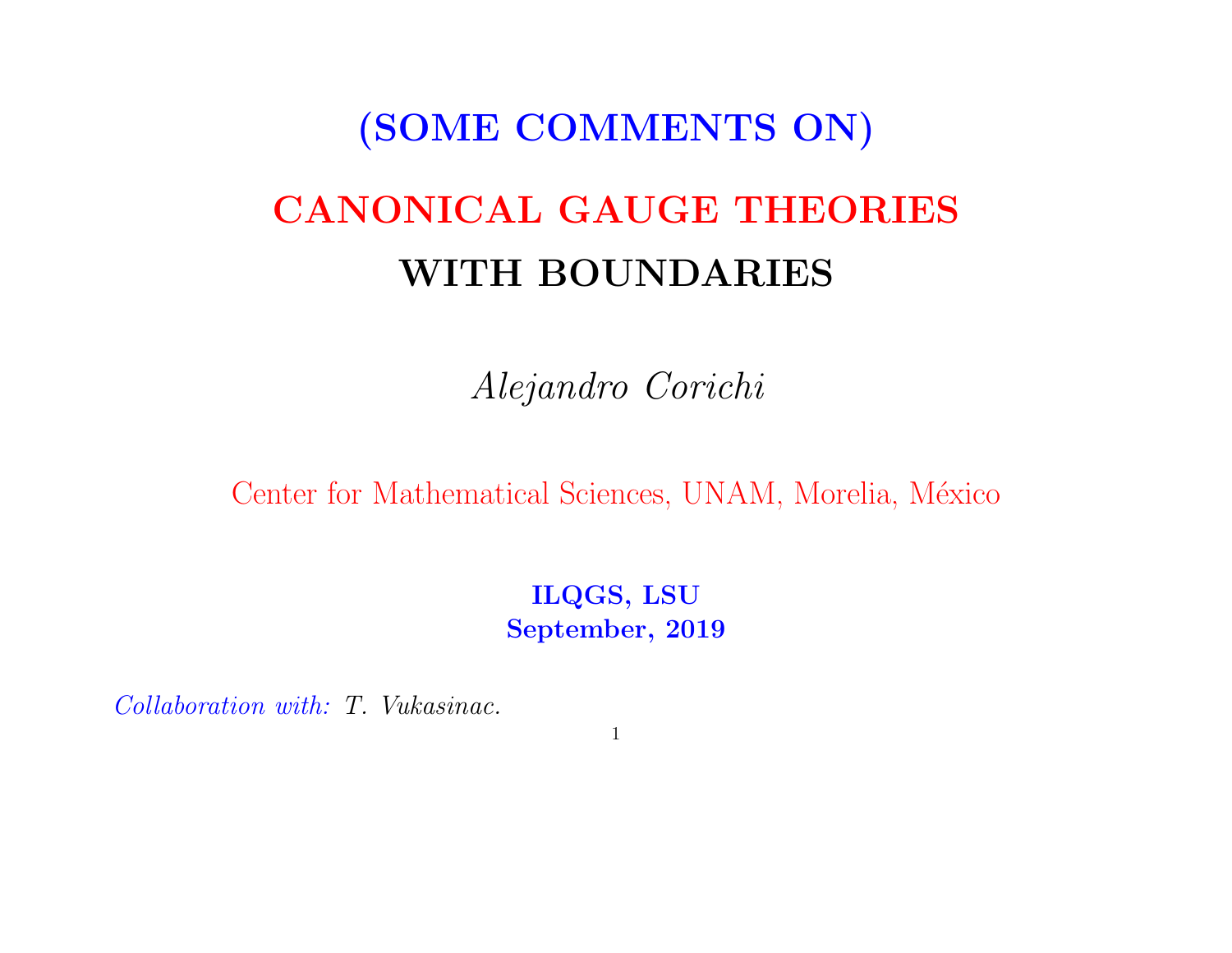# PLAN

- 1. Questions
- 2. Canonical Hamiltonian Formalism
- 3. Boundaries
- 4. Examples: Maxwell + Pontryagin
- 5. Comments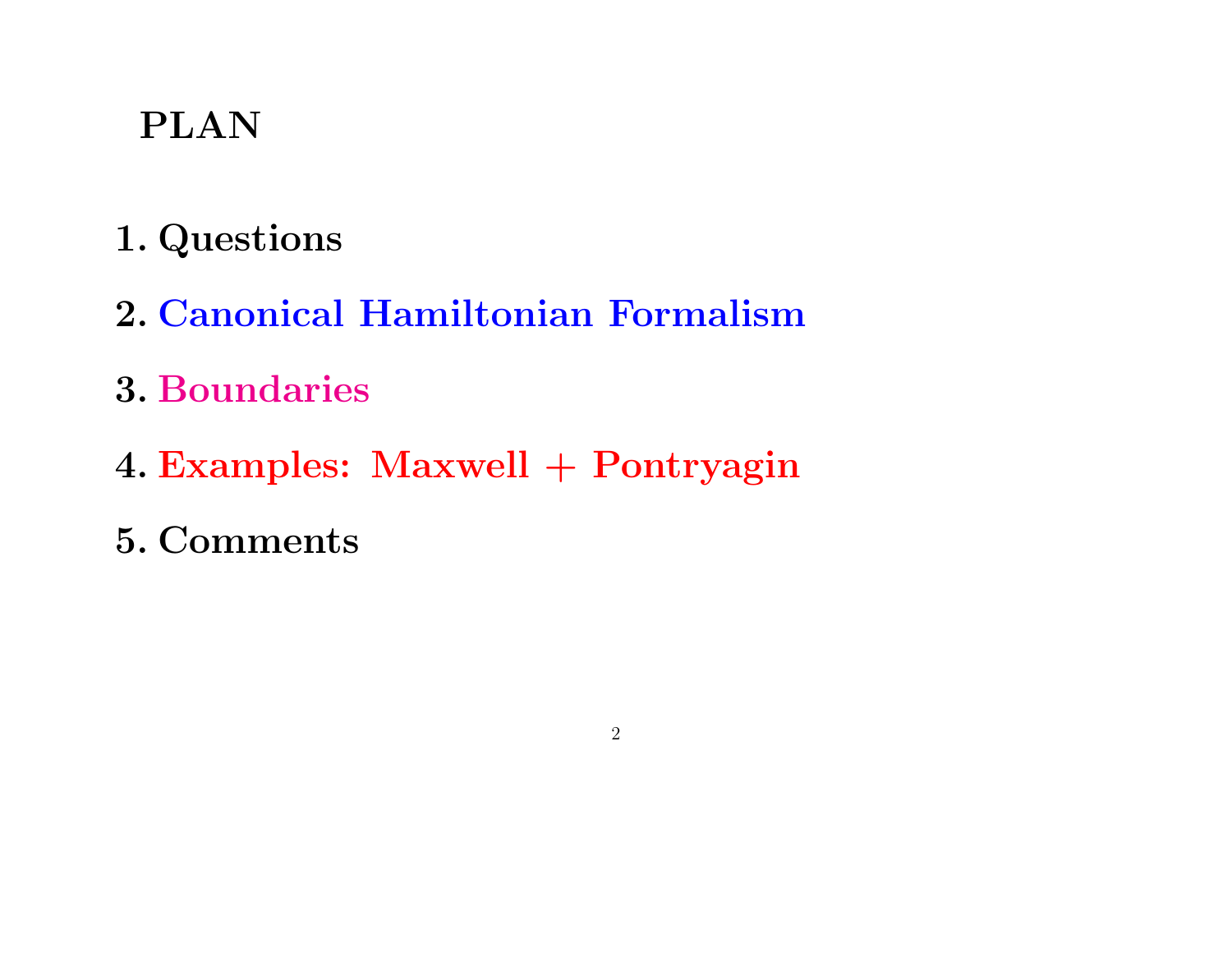# QUESTIONS

- Why bother about boundaries?
- What about boundary degrees of freedom?
- When do we have a boundary contribution to the Symplectic Structure?
- Do we have to modify the Dirac-Regge-Teitelboim prescription?
- Is there a relation between boundary conditions and constraints?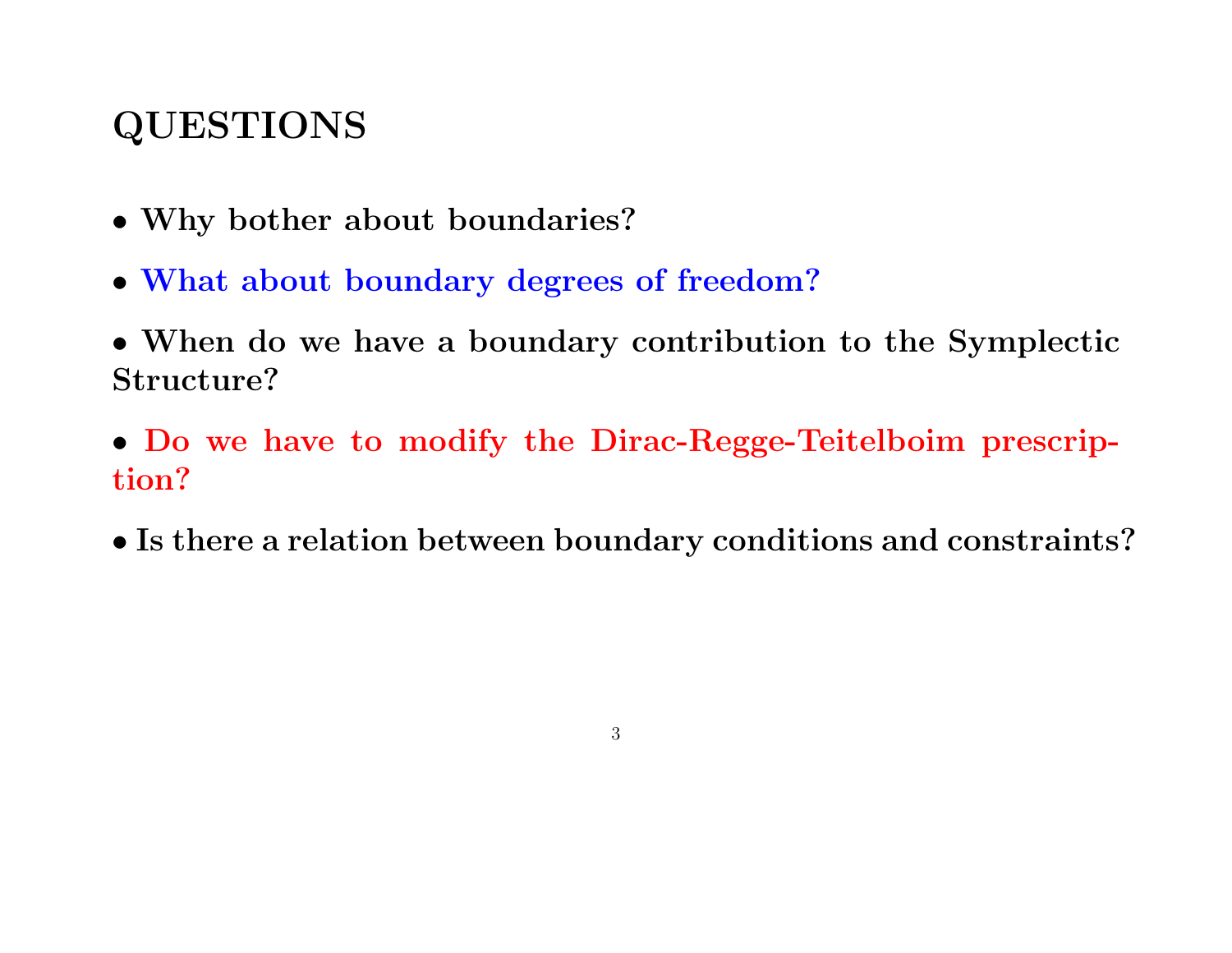#### CANONICAL HAMILTONIAN FORMALISM.

Let us recall how one constructs the canonical Hamiltonian formalism. The starting point is a configurations space  $\mathcal{C}$ . Fundamental object is the momentum function:  $P: V^a \in T_q\mathcal{C} \mapsto \mathbb{R}.$  Usually  $P[V] := P_a V^a$ . One then defines the phase space as  $\Gamma := T_* \mathcal{C}$ , and defines a 1-form  $\theta$  on  $\Gamma$  such that

$$
\theta[\dot{X}] = P[\dot{Q}] \tag{1}
$$

where  $\dot{X}$  is the velocity on  $\Gamma$  and  $\dot{Q}$  is the velocity on  $\mathcal{C}$ . The 1-form  $\theta$  is called the symplectic potential and can be defined as:

$$
\theta := P_a \,\mathrm{d}Q^a \tag{2}
$$

The symplectic two-form on  $\Gamma$  is then defined as  $\Omega := d\theta$ .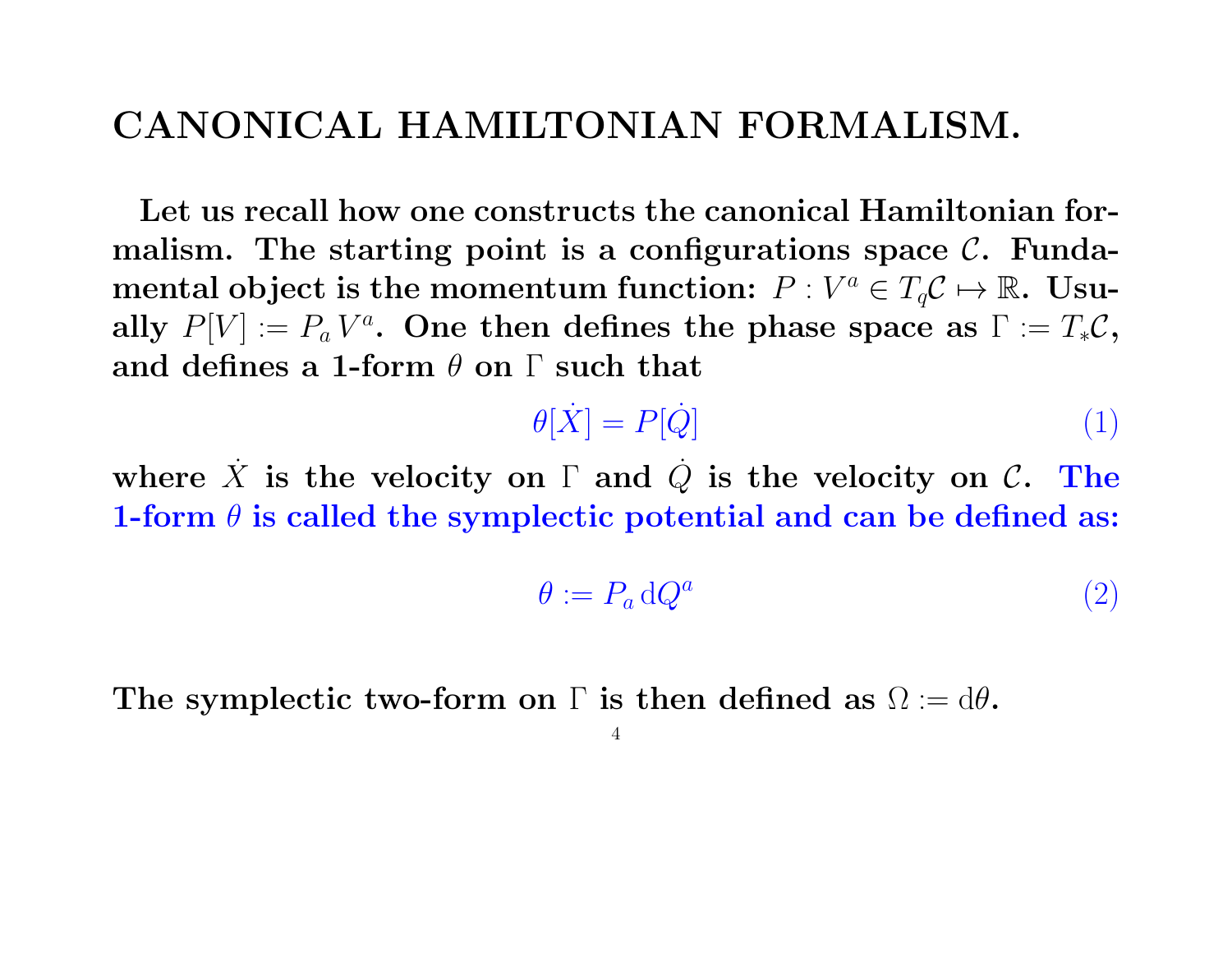A fundamental equation is given by.

$$
dF = \Omega(X_F, \cdot) \tag{3}
$$

where  $X_F$  is the Hamiltonian vector field associated to the function  $F$ . If we now contract with an arbitrary (Hamiltonian) vector field  $Y$ , we have,

$$
\pounds_Y F = dF(Y) = \Omega(X_F, Y). \tag{4}
$$

If Y itself is the Hamiltonian vector field of  $G$ , then we can define the Poisson Bracket between  $F$  and  $G$ :

$$
\{F, G\} := \Omega(X_F, Y_G) \tag{5}
$$

Hamilton's equations generated by the Hamiltonian  $H$  read,

$$
\dot{F} = \mathcal{L}_{X_H} F = \{F, H\} := \Omega(X_F, X_H) \tag{6}
$$

with  $X_H = X$  the velocity on  $\Gamma$ .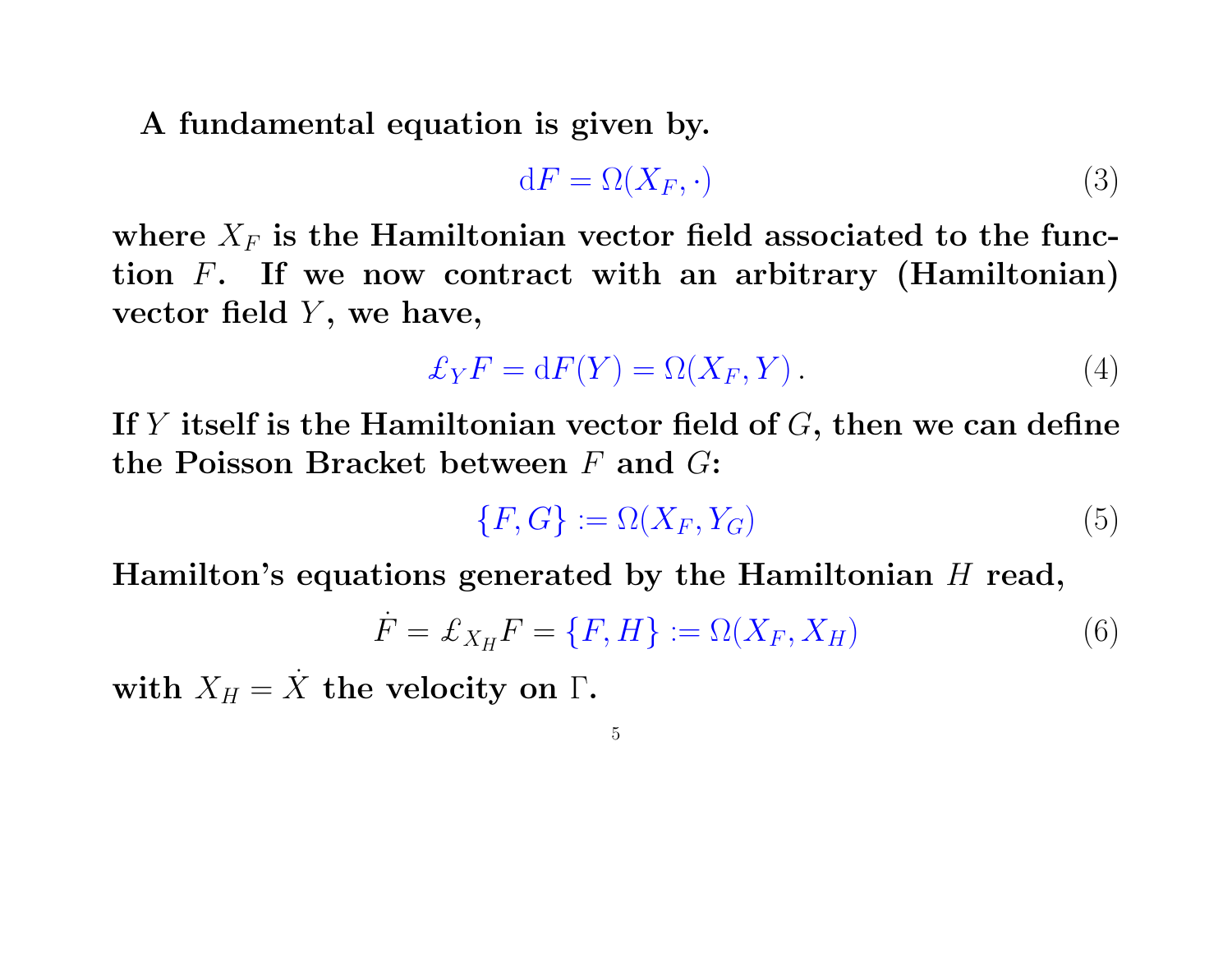How about field theories? The geometric ideas are the same, just that the dimensionality of the phase space is infinite. One has to be careful but the formalism is the same.

For example for a field theory with phase space  $\Gamma = (\phi, P)$ , the momentum mapping looks like

$$
P[V] = \int_{\Sigma} d^3x \tilde{P} V \tag{7}
$$

This means that  $\theta$  is of the form,

$$
\theta = \int_{\Sigma} d^3x \, \tilde{P} \, d\!\mathrm{d}\phi \tag{8}
$$

and the symplectic structure has the form,

$$
\Omega = d\theta = \int_{\Sigma} d^3x \, d\tilde{\mathbf{P}} \wedge d\tilde{\phi}
$$
 (9)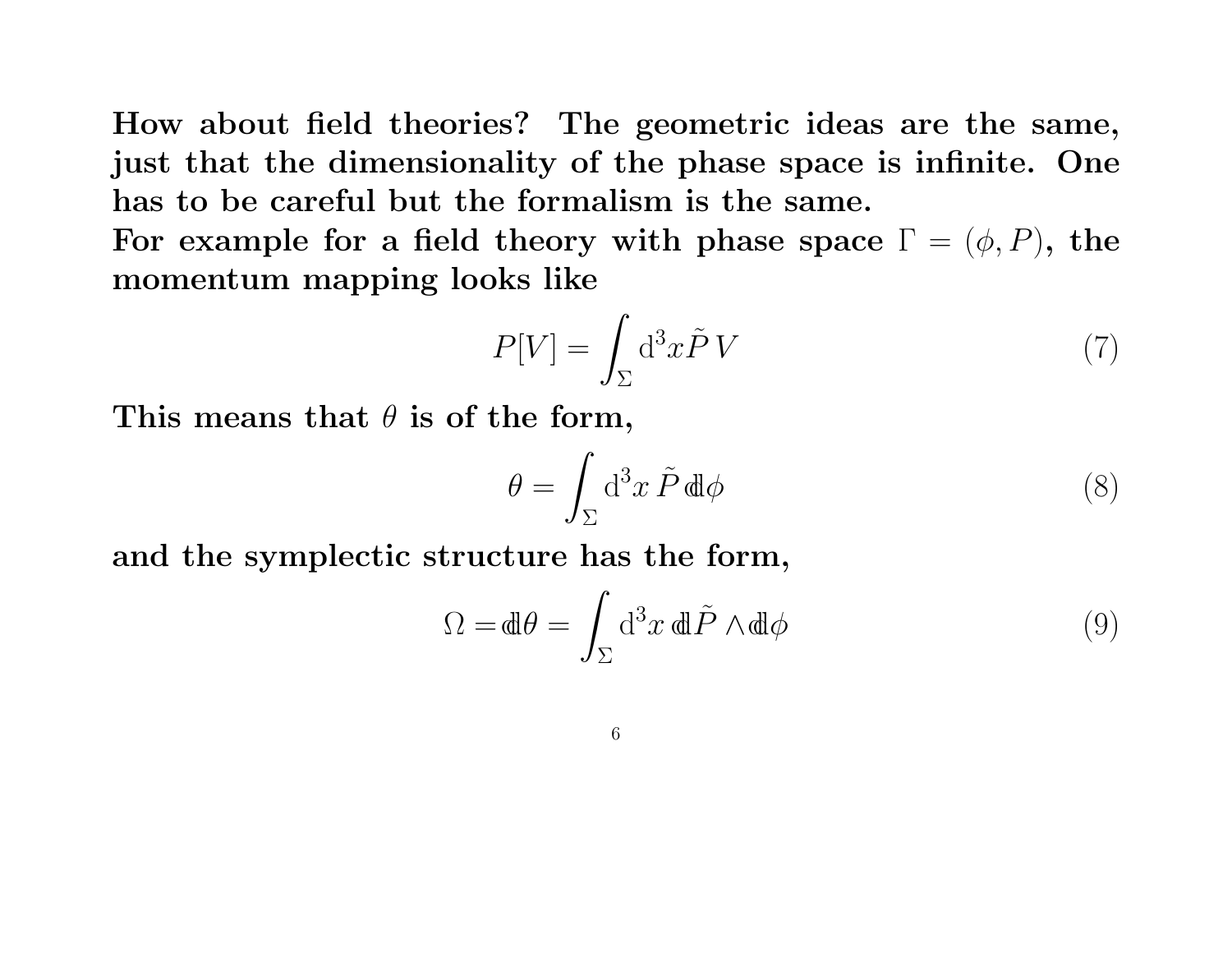## BOUNDARIES

Why are boundaries relevant? Because in the standard Dirac analysis of gauge field theories, one normally disregards boundaries, and all the boundary terms that appear as one integrates by parts are discarded. One can no longer do that.

In the standard Regge-Teitelboim analysis of field theories with boundaries, the main theme is to make all functio(al)s differentiable. This means that, when one computes the gradient  $dF$ of the function  $F$ , there should be no contributions from the boundaries. This is equivalent to saying that all boundary terms that appear when taking the "variation" of the function, should vanish. Standard lore is that this approach to field theories with boundaries is sufficient to deal with all cases. Method is generic. But, Is it?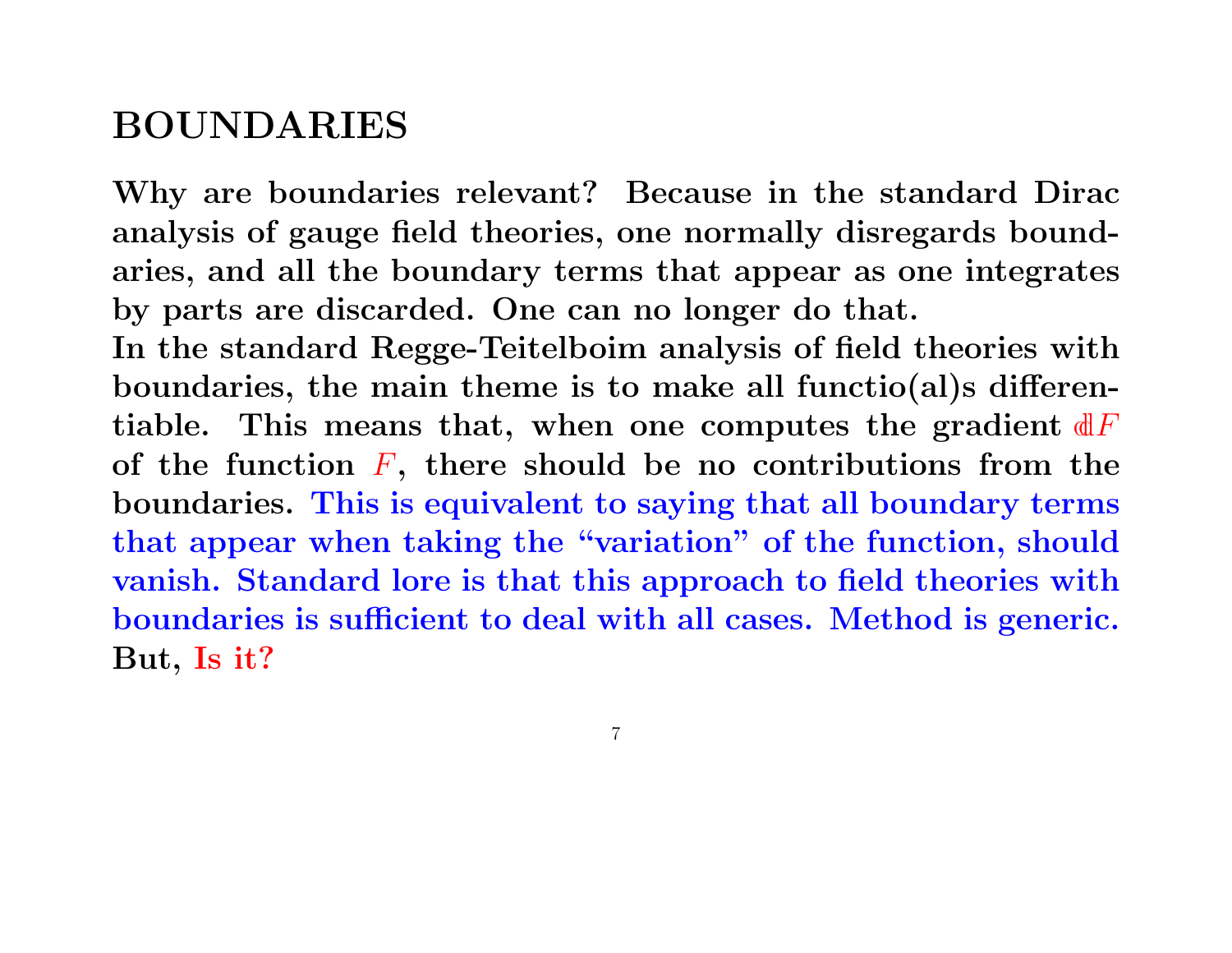## Boundary Contributions to the Symplectic Structure?

How could a boundary contribution to the symplectic structure arise?

Recall the momentum map! Suppose that we have a map that looks like,

$$
P[V] = \int_{\Sigma} d^3x \, \tilde{P}^a V_a + \int_{\partial \Sigma} d^2x \, \tilde{P}^a_{\partial} v_a \,, \tag{10}
$$

namely, it as a contribution from the boundary  $\partial \Sigma$ . This means that

$$
\theta = \int_{\Sigma} d^3x \ \tilde{P}^a dA_a + \int_{\partial \Sigma} d^2x \ \tilde{P}^a_{\partial} dA_a^{\partial}.
$$
 (11)

From which the symplectic structure,

$$
\Omega = d\theta = \int_{\Sigma} d^3x \, d\theta \, \tilde{P}^a \wedge d\theta A_a + \int_{\partial \Sigma} d^2x \, d\theta \, \tilde{P}^a_{\partial} \wedge d\theta A_a^{\partial} ,\tag{12}
$$

acquires a boundary term.  $(A^{\partial}, P_{\partial})$  are the boundary DOF. 8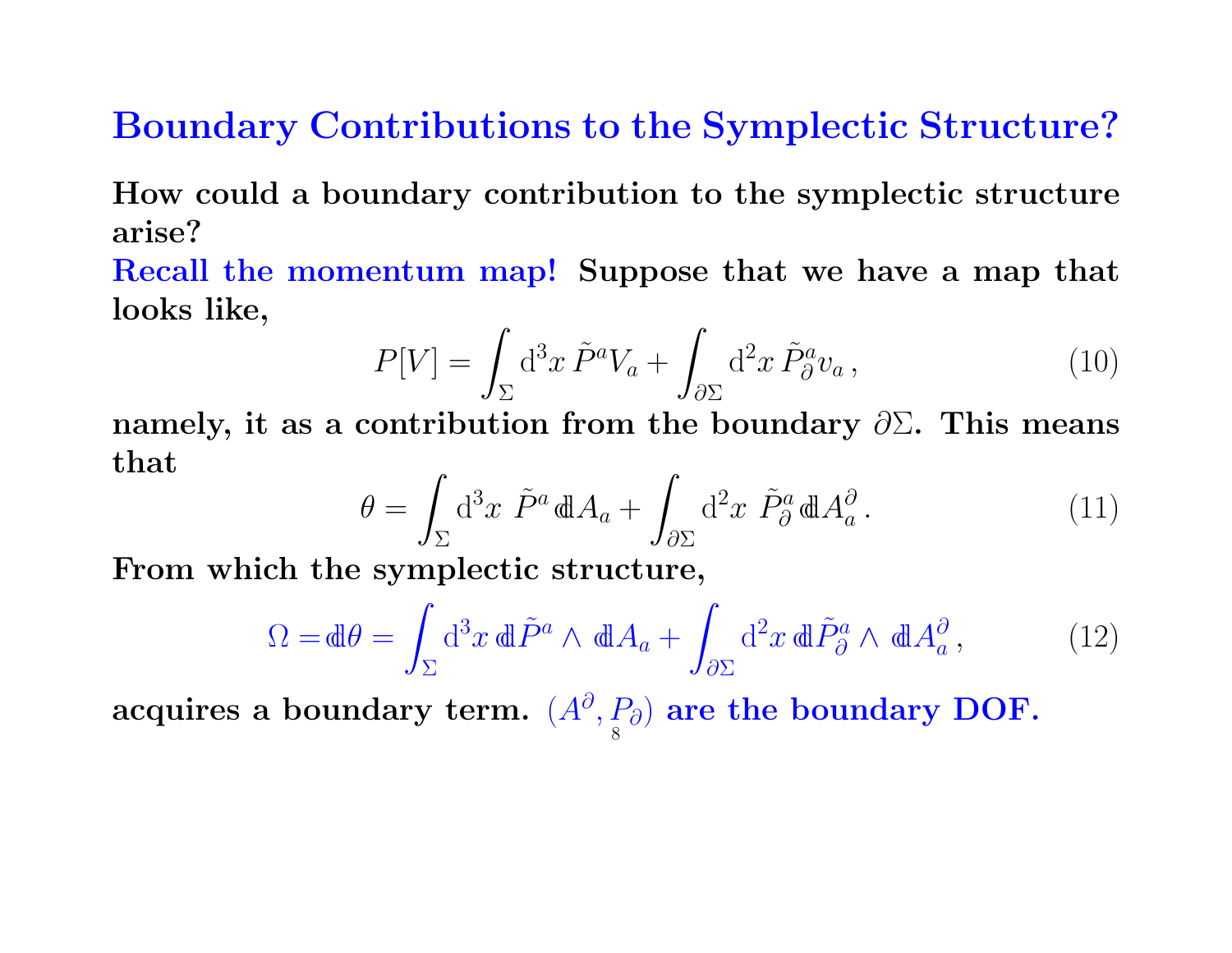#### What are the practical implications of such a boundary contribution?

Recall the basic Hamiltonian equation,

$$
dF(Y) = \Omega(X_F, Y). \tag{13}
$$

If there are no boundary terms in the RHS, then there should be no boundary terms in the LHS, that is, in the gradient. This is precisely the standard Regge-Teitelboim case, where we require the boundary terms in the gradient to vanish.

But now if we have boundary terms in the RHS due to the existence of boundary contributions to  $\Omega$ , then we must have boundary terms in the LHS, namely, in the gradient.

Regge-Teitelboim needs to be revisited/extended!

But, how does it work then ?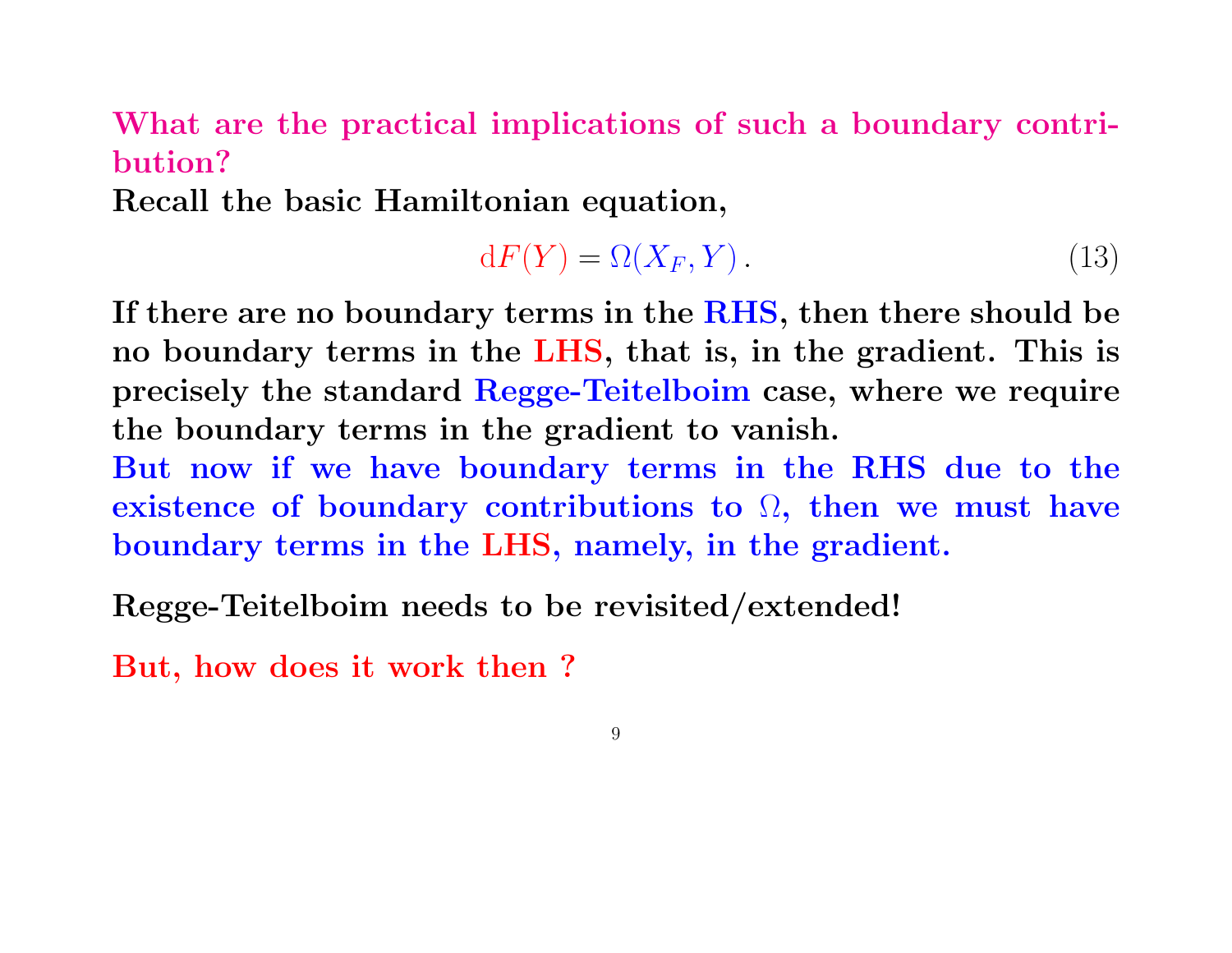#### Maxwell-Pontryagin vs Maxwell-Chern-Simons

Let us consider these theories that are known to be equivalent. One on the bulk, M-P and one with a bulk term and a boundary term, M-CS.

Let us start by considering the bulk theory. It is given by a covariant action:

$$
S_{MP}[A] = S_M[A] + S_P[A] = -\frac{1}{4} \int_{\mathcal{M}} d^4x \sqrt{|g|} g^{ac} g^{bd} F_{cd} F_{ab} - \frac{\theta}{4} \int_{\mathcal{M}} d^4x \, \tilde{\varepsilon}^{abcd} F_{ab} F_{cd} \,,
$$
\n(14)

In the Dirac analysis, the momenta is of the form,

$$
\tilde{\Pi}^a := \frac{\delta \mathcal{L}_{MP}}{\delta(\mathcal{L}_t A_a)} = \frac{\sqrt{h}}{N} h^{ac} (\mathcal{L}_t A_c - \nabla_c \phi + N^d F_{cd}) - \theta \,\tilde{\varepsilon}^{abc} F_{bc} \,. \tag{15}
$$

It has no boundary contribution, which means the symplectic structure, as expected, has only a bulk term.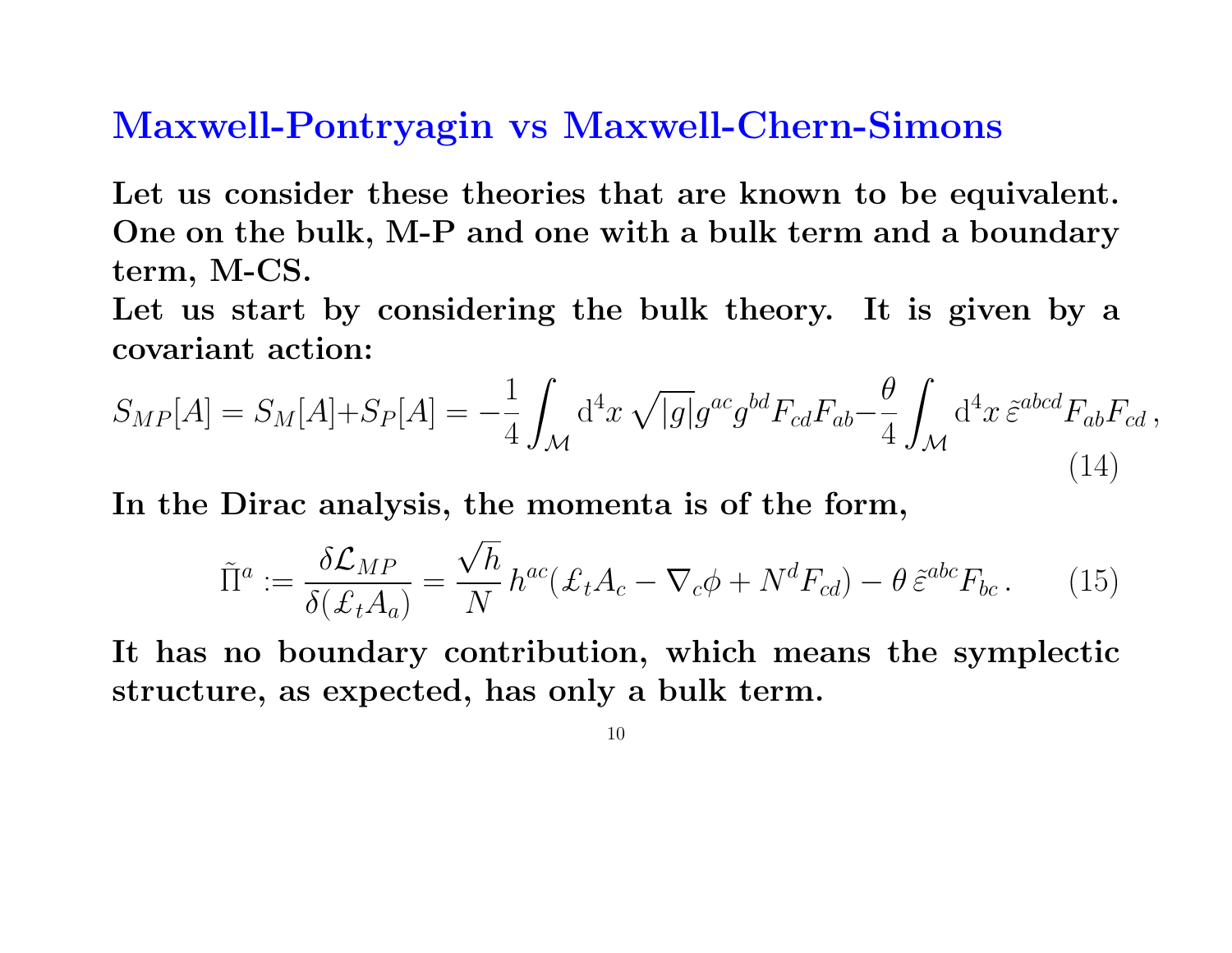There is a primary constraint

$$
\tilde{\Pi}_{\phi} := \hat{t}_a \tilde{\Pi}^a = 0 \quad \text{or} \quad \tilde{\Pi}_{\phi}[\lambda] := \int d^3x \,\lambda(x) n_a \tilde{\Pi}^a(x) \approx 0 \,, \tag{16}
$$

The canonical Hamiltonian is then given by,

$$
H_C(A, \tilde{\Pi}) = \int_{\Sigma} d^3x \left[ \frac{\sqrt{h}}{4} N h^{ac} h^{bd} F_{ab} F_{cd} + (\nabla_a \phi - N^b F_{ab}) \tilde{\Pi}^a \right] \tag{17}
$$

$$
+\frac{N}{2\sqrt{h}}h_{ab}(\tilde{\Pi}^a+\theta\,\tilde{\varepsilon}^{acd}F_{cd})(\tilde{\Pi}^b+\theta\,\tilde{\varepsilon}^{bkn}F_{kn})\bigg] \ . \tag{18}
$$

In order to proceed, we need to ensure that both the primary constraint and the canonical Hamiltonian are differentiable, the last of which yields some conditions to be satisfied at the boundary.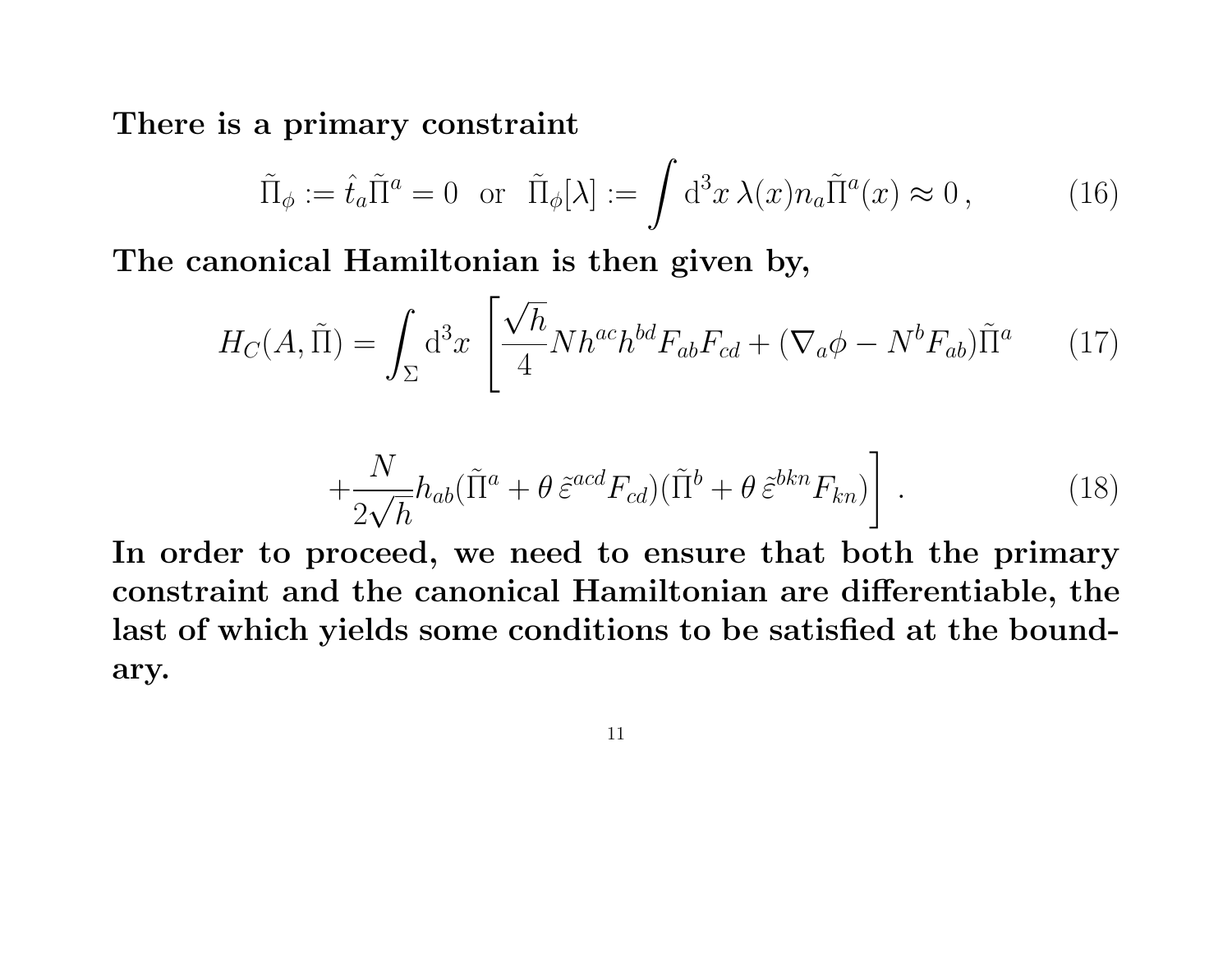The term at the boundary reads:

$$
V_{\text{bound}} = \int_{\partial \Sigma} d^2 y \left[ (\sqrt{h} r_a F^{ab} + \theta \tilde{\varepsilon}^{ba} \nabla_a \phi) \delta A_b - (r_a \tilde{P}^a - \theta \tilde{\varepsilon}^{ab} F_{ab}) \delta \phi \right], \quad (19)
$$

Boundary Conditions. An important issue when dealing with theories with boundaries are the boundary conditions that we impose. There are basically two viewpoints:

i) Impose physically motivated boundary conditions throughout the evolution. (i.e. isolated horizons).

ii) Do not impose conditions a priory, but along the way to make the Hamiltonian formalism well defined.

Here we shall not focus on this issue very much, just to mention that there are indeed BC that make both terms in (19) vanish.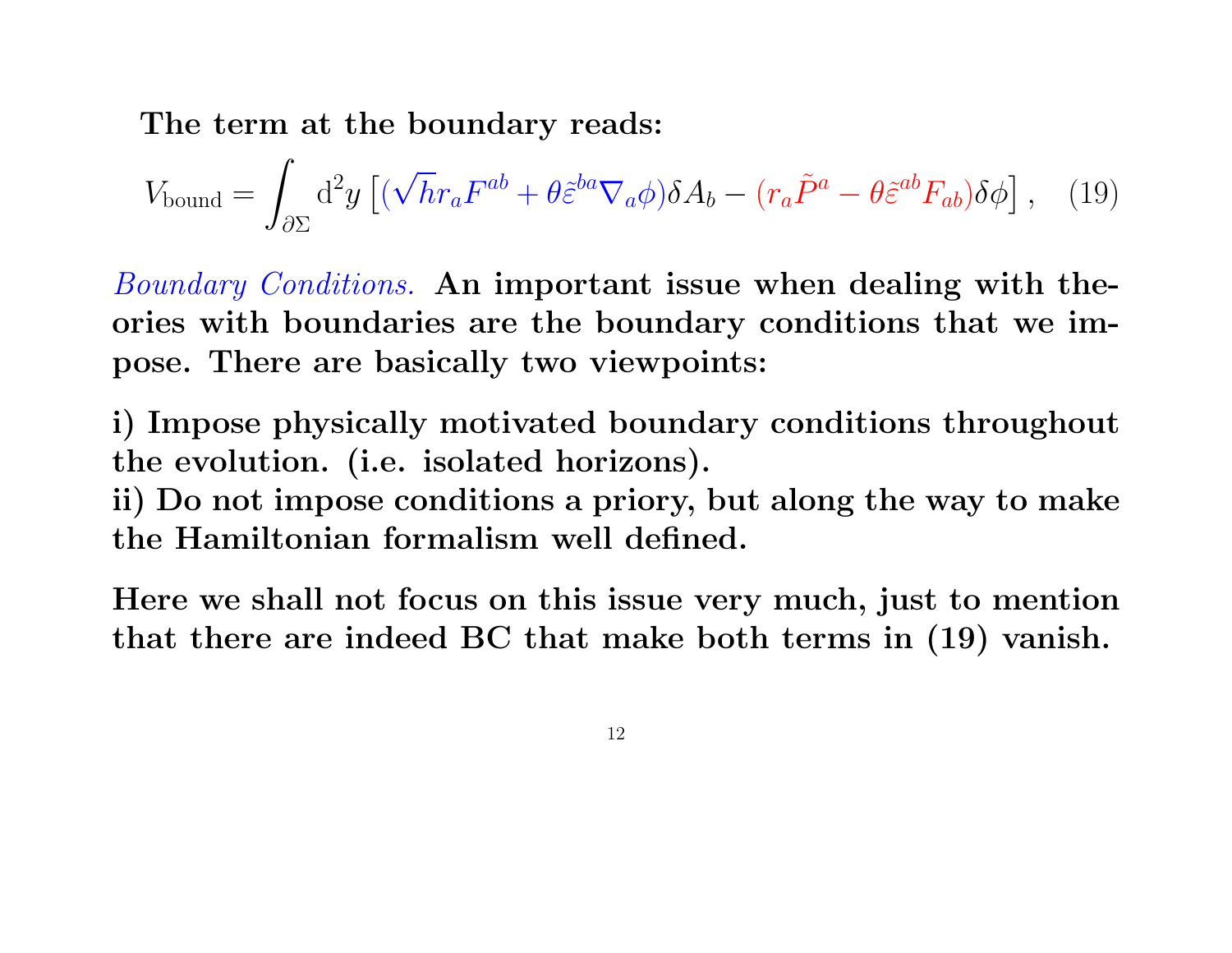Once we have ensured that both primary constraint and Hamiltonian are differentiable, we impose the condition that the constraint be preserved under evolution:

$$
\dot{\tilde{\Pi}}_{\phi} := \{\tilde{\Pi}_{\phi}, H_T\} \approx 0. \tag{20}
$$

This consistency condition leads to a new constraint

$$
\chi := \nabla_a \tilde{\Pi}^a \approx 0 \quad \Rightarrow \quad \chi[w] := \int_{\Sigma} d^3 x \, w \, \nabla_a \tilde{\Pi}^a \approx 0 \,. \tag{21}
$$

which is Gauss' law. This smeared constraint is in turn differentiable and its consistency condition

$$
\{\chi[w], H_T\} = -\int_{\partial \Sigma} d^2 y \, N \sqrt{h} (\nabla_a w) r_b F^{ba} = 0, \qquad (22)
$$

is satisfied under the same conditions needed for the differentiability of  $\chi[w]$ . So, there are no tertiary constraints, and the form and the algebra of the constraints are the same as in Maxwell theory. They are not affected by the Pontryagin term. 13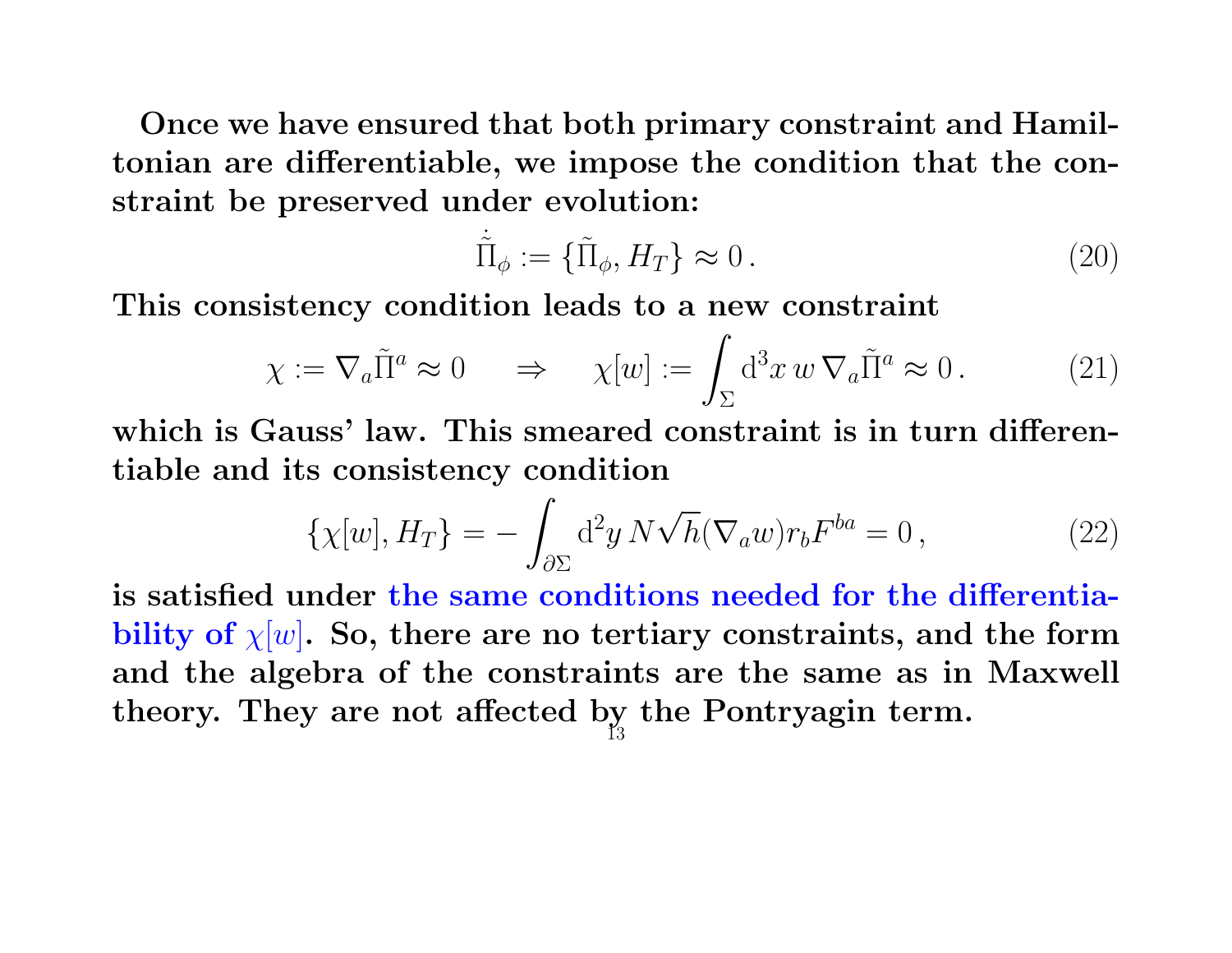Since  $H_T$  is differentiable, the corresponding equations of motion can be calculated through Poisson brackets as:

$$
\mathcal{L}_t \phi = \{ \phi, H_T \} = u \,, \tag{23}
$$

$$
\mathcal{L}_t \tilde{P}_\phi = \{ \tilde{P}_\phi, H_T \} = \nabla_a \tilde{P}^a \approx 0, \qquad (24)
$$

$$
\mathcal{L}_t A_a = \{A_a, H_T\} = \nabla_a \phi - N^b F_{ab} + \frac{1}{\sqrt{h}} N h_{ab} \tilde{P}^a, \qquad (25)
$$

$$
\mathcal{L}_t \tilde{P}^a = \{ \tilde{P}^a, H_T \} = \nabla_c (\sqrt{h} N F^{ca} - \tilde{P}^c N^a + \tilde{P}^a N^c) \tag{26}
$$

These are the same as Maxwell equations. There are no boundary contributions to equations of motion.

The only effect of the Pontryagin term is through boundary conditions needed to make the formalism consistent. Regge-Teitelboim is well defined!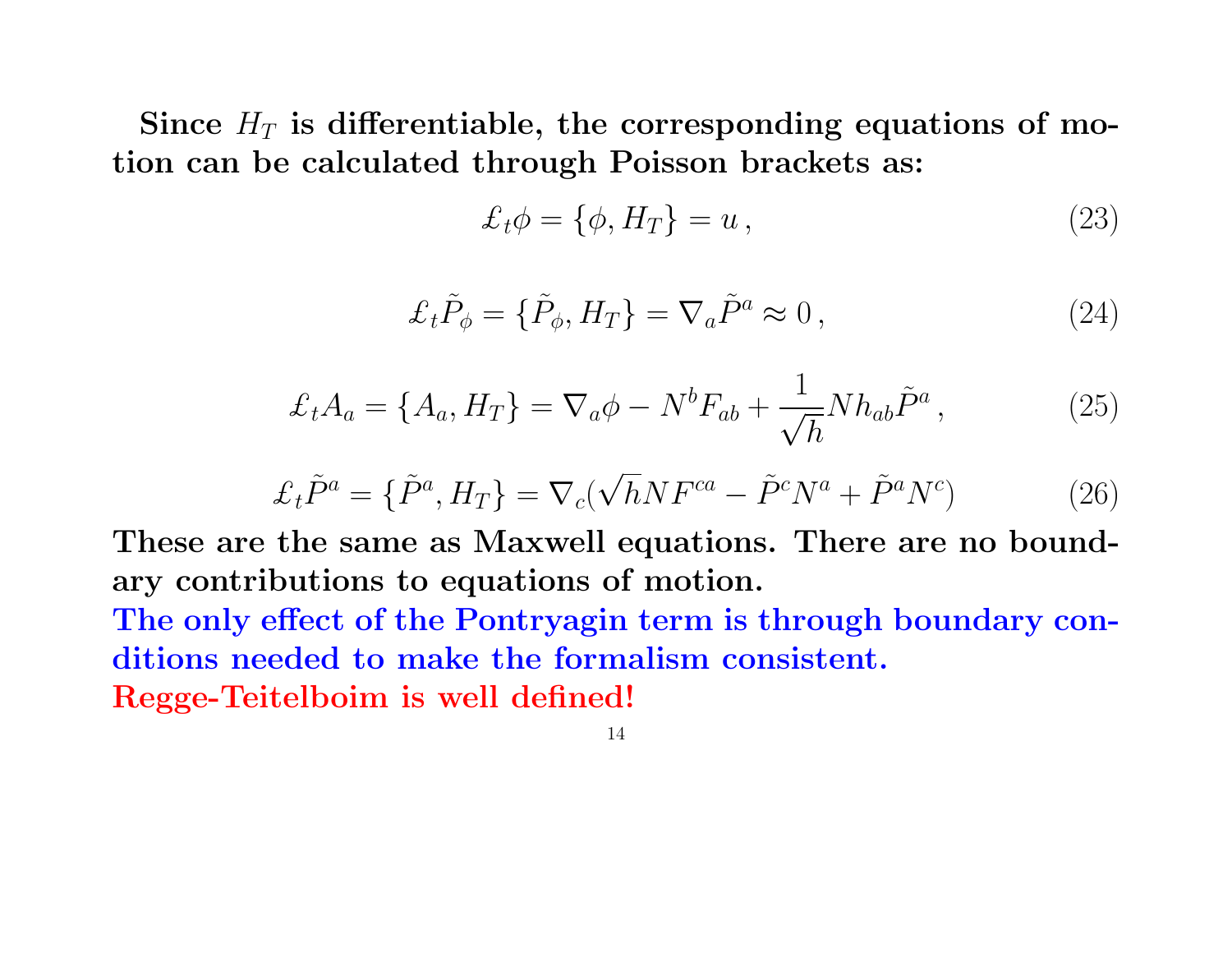#### Maxwell-Chern-Simons

Now we have the "same" theory but with a bulk term and a boundary term,

$$
S_{MCS}[A] = S_M[A] + S_{CS}[A] = -\frac{1}{4} \int_{\mathcal{M}} d^4x \sqrt{|g|} g^{ac} g^{bd} F_{cd} F_{ab} - \frac{\theta}{2} \int_{\partial \mathcal{M}} d^3x \, \tilde{\varepsilon}^{abc} A_a F_{bc} \,. \tag{27}
$$

The Chern-Simons term can be rewritten when the boundary is decomposed,

$$
S_{CS}[A] = \theta \int_I dt \int_{\partial \Sigma} d^2 y \, \tilde{\varepsilon}^{abc} r_c [(\mathcal{L}_t A_a) A_b + F_{ab} \phi]. \tag{28}
$$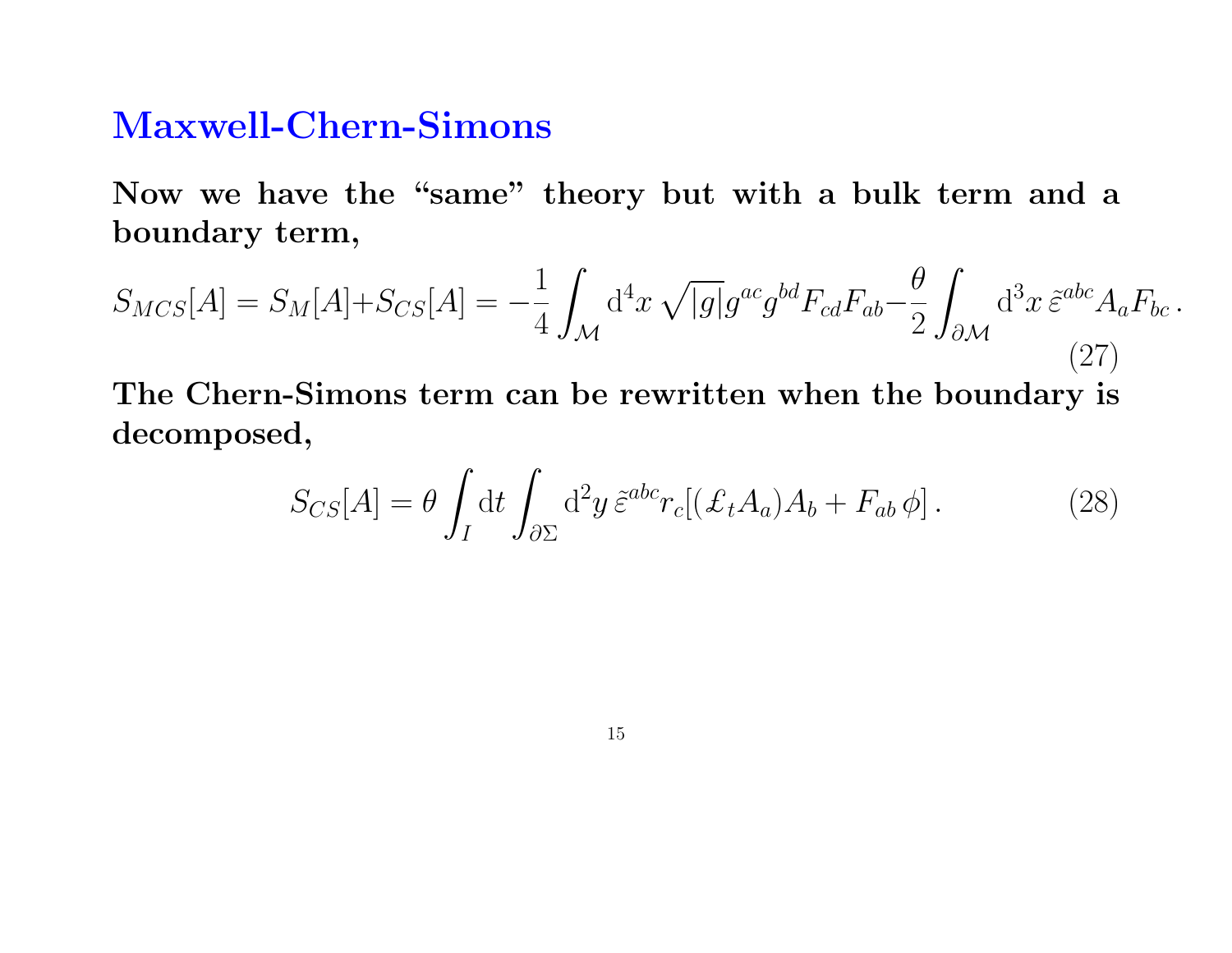Together with the standard Maxwell term in the bulk, we can now compute the momentum maps:

$$
\mathbf{P}_{\phi}[f] = \int_{\Sigma} d^3x \,\tilde{P}_{\phi} \, f \,, \tag{29}
$$

$$
\mathbf{P}[v] = \int_{\Sigma} d^3x \, \tilde{P}^a V_a + \int_{\partial \Sigma} d^2x \, \tilde{P}^a_{\partial} v_a, \qquad (30)
$$

where in the surface integral  $v_a$  is a pullback of the form  $V_a$  to ∂Σ.

We have acquired a boundary term since the Chern-Simons term has a time derivative of the connection. We will have a boundary term in the symplectic potential and the symplectic structure.

We are beyond Regge-Teitelboim!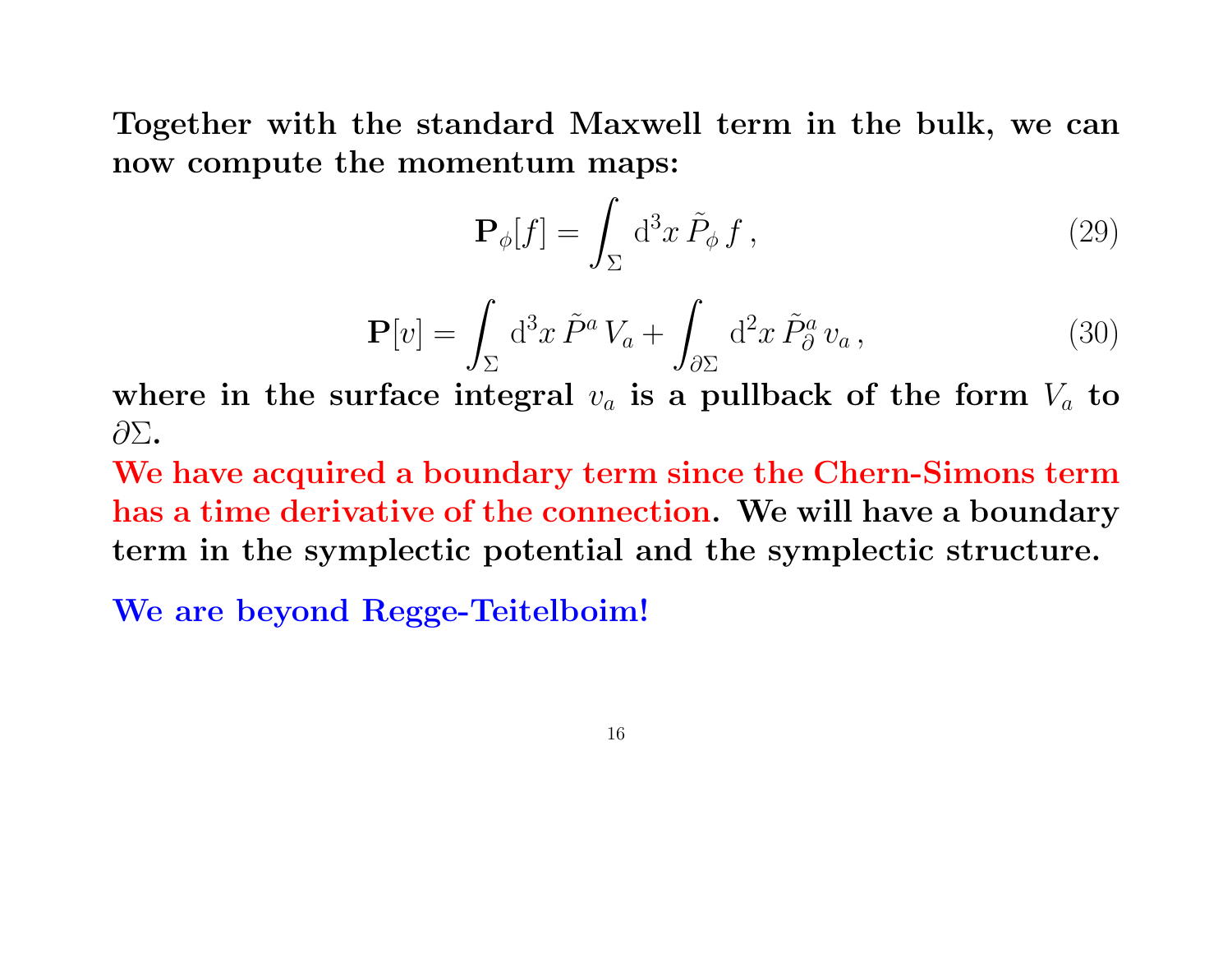The theory has primary constraints

$$
\tilde{C} := \tilde{P}_{\phi} = 0, \qquad (31)
$$

$$
\tilde{C}^a_{\partial} := \tilde{P}^a_{\partial} + \theta \tilde{\varepsilon}^{ab} A_b = 0.
$$
\n(32)

The canonical Hamiltonian is given by

$$
H = \mathbf{P}[\mathcal{L}_t A] + \mathbf{P}_{\phi}[\mathcal{L}_t \phi] - L = H_M + H_{CS},
$$
\n(33)

where  $H_M$  and  $H_{CS}$  are the canonical Hamiltonians of the Maxwell theory and the Chern-Simons theory (defined on the boundary  $\partial \Sigma$ ), respectively, with

$$
H_{CS} = -\theta \int_{\partial \Sigma} d^2 x \, \tilde{\varepsilon}^{ab} F_{ab} \, \phi \,. \tag{34}
$$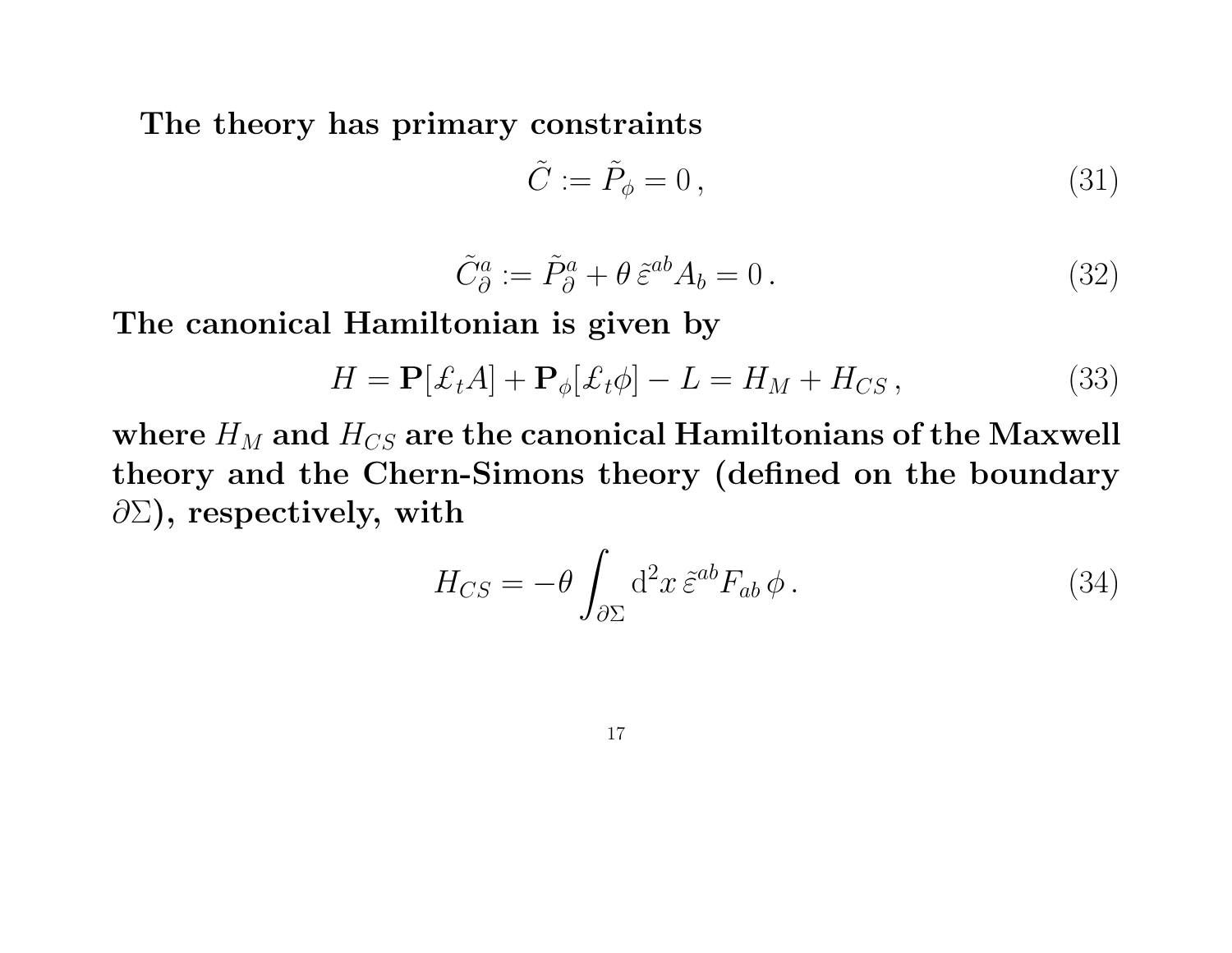In order to proceed with the consistency condition we need to take into account the boundary contributions to the symplectic structure, and use the equation,

$$
\Omega(X_T, Y) = dH_C(Y) + dC(Y) + dC_{\partial}(Y), \qquad (35)
$$

where the two last terms correspond to the smeared constraints, and  $X_T$  is the Hamiltonian vector field of the total Hamiltonian  $H_T$ .

We can now use Eq. (35) to find the Hamiltonian vector field on the bulk and the boundary. The bulk components give the same equations of motion as in Maxwell-Pontryagin. We have now contributions to the boundary,

$$
X_{Aa}=\mu_a\,,
$$

$$
X_{\tilde{P}}^{\partial a} = r_c(\sqrt{h}NF^{ca} - \tilde{P}^cN^a + \tilde{P}^aN^c) + \theta \tilde{\varepsilon}^{ca}(-2\nabla_c\phi + \mu_c), \qquad (36)
$$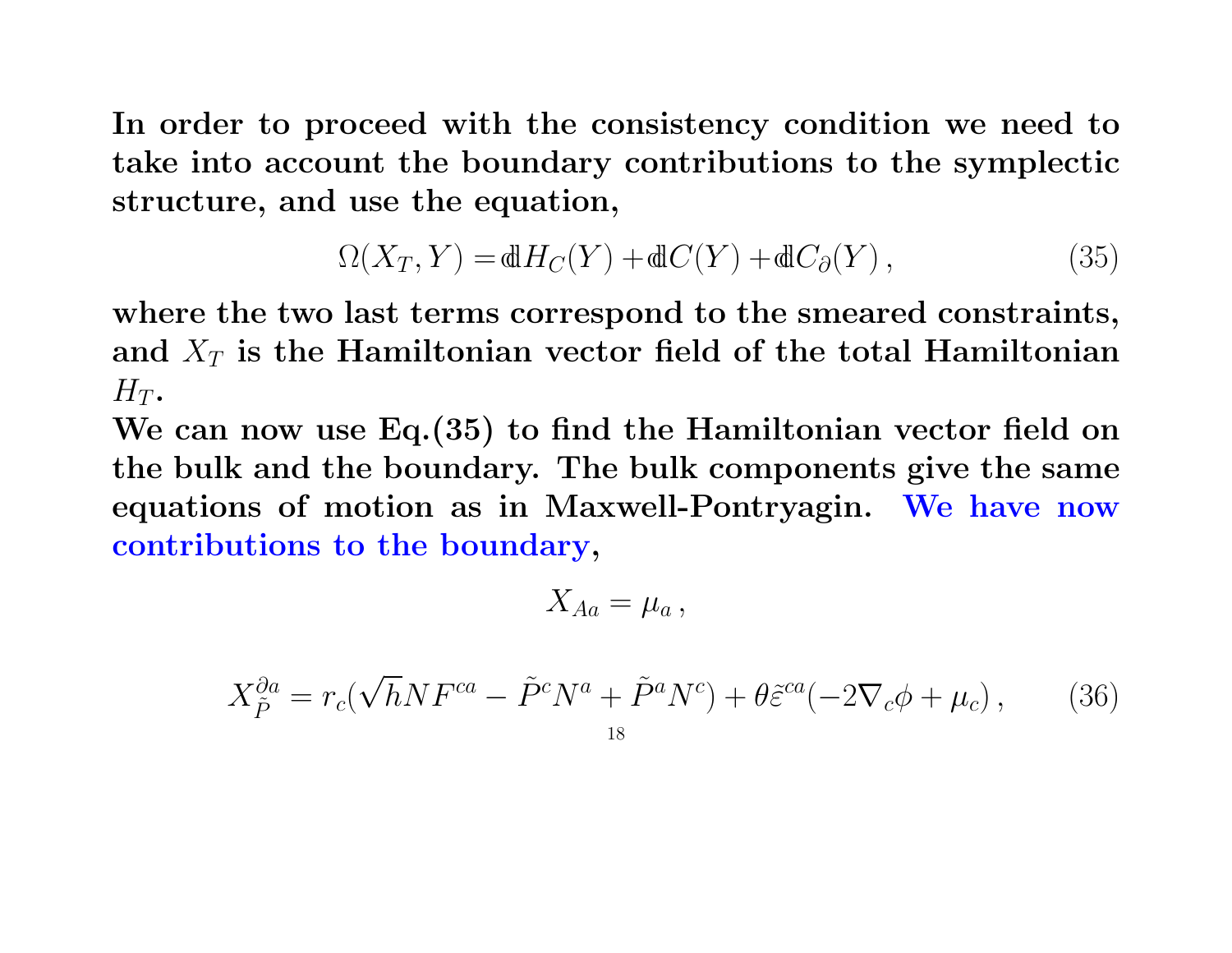and an additional constraint on the boundary

$$
\tilde{B}_{\partial}^{1} := r_{a}\tilde{P}^{a} - \theta \tilde{\varepsilon}^{ab} F_{ab} = 0 \left|_{\partial \Sigma} \right. . \tag{37}
$$

The consistency conditions of the primary constraints are

$$
\mathcal{L}_t \tilde{C} = \iota_X \mathbb{d} \tilde{P}_{\phi} = X_{\tilde{P}_{\phi}} = \nabla_a \tilde{P}^a = 0 \,,
$$

 $\mathcal{L}_t \tilde{C}_\partial^a = \iota_X \mathbb{d} \tilde{C}_\partial^a = X_{\tilde{P}}^{\partial a} + \theta \tilde{\varepsilon}^{ab} X_{Ab} = r_c$ √  $\overline{h} N F^{ca} - \tilde{P}^c N^a + \tilde{P}^a N^c) - 2 \theta \tilde{\varepsilon}^{ca} \nabla_c \phi = 0 \,,$ leading to the Gauss constraint

$$
\tilde{G} := \nabla_a \tilde{P}^a = 0, \qquad (38)
$$

and a new constraint on the boundary,

$$
\tilde{B}_{\partial}^{2a} := r_c(\sqrt{h}NF^{ca} - \tilde{P}^cN^a + \tilde{P}^aN^c) - 2\theta \tilde{\varepsilon}^{ca}\nabla_c \phi = 0 \left|_{\partial \Sigma} \right. \tag{39}
$$

The Gauss constraint is preserved in time since,

$$
\mathcal{L}_t \tilde{G} = \iota_X \mathbb{d} \tilde{G}_{19} = \nabla_a X_{\tilde{P}}^a = 0.
$$
\n(40)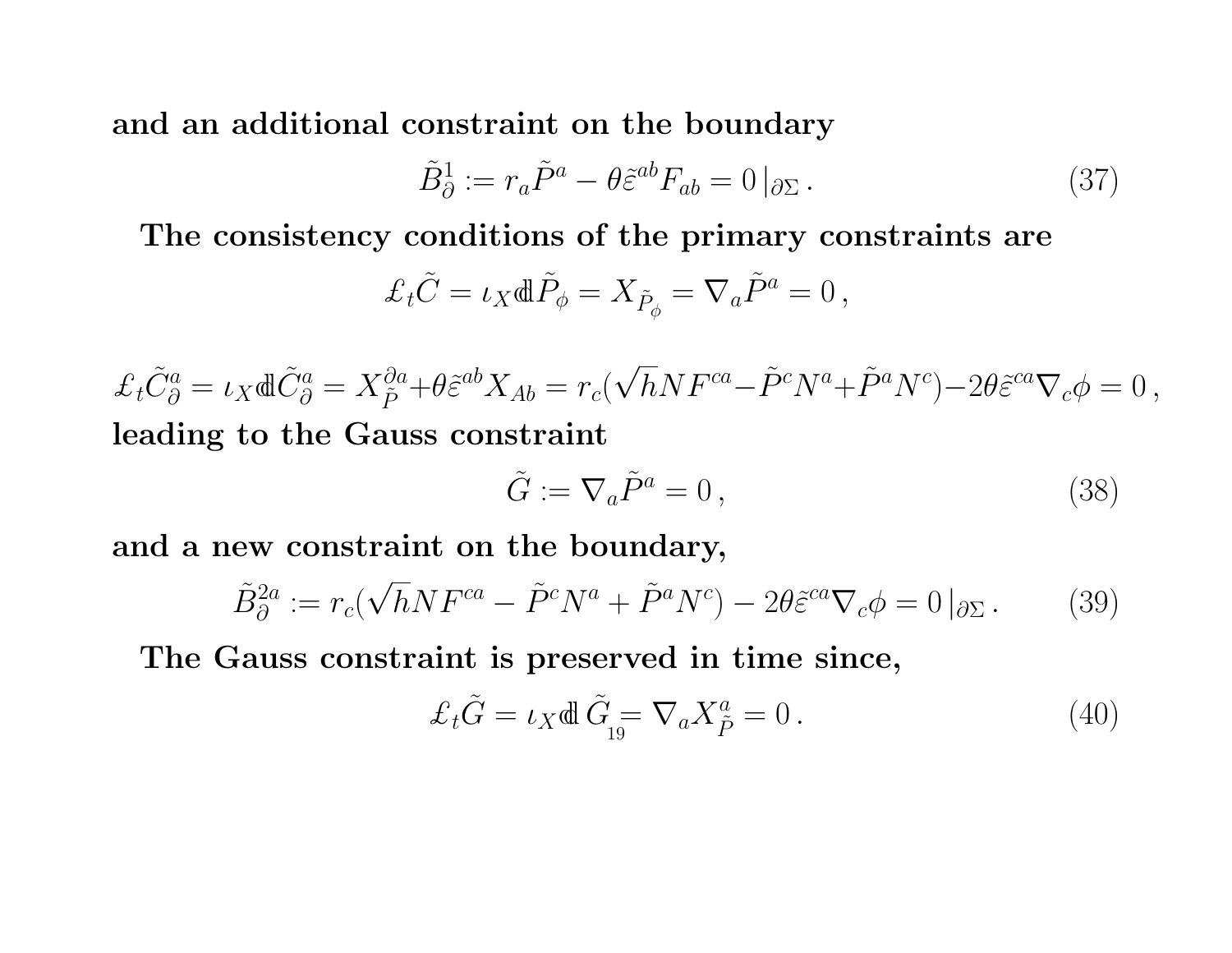The continuity of  $X_{Aa}$  implies that on the boundary

$$
\mu_a = \nabla_a \phi - N^b F_{ab} + \frac{1}{\sqrt{h}} N h_{ab} \tilde{P}^b, \qquad (41)
$$

As a result, the boundary primary constraints (32) are second class.

Due to (39) and (41), the components of the boundary Hamiltonian vector field (36) are of the form

$$
X_{Aa} = \nabla_a \phi - N^b F_{ab} + \frac{1}{\sqrt{h}} N h_{ab} \tilde{P}^a ,
$$

$$
X_{\tilde{P}}^{\partial a} = -\theta \tilde{\varepsilon}^{ac} (\nabla_c \phi - N^b F_{cb} + \frac{1}{\sqrt{h}} N h_{cb} \tilde{P}^b).
$$
 (42)

Note that

$$
X_{\tilde{P}}^{\partial a} = -\theta \tilde{\varepsilon}^{ac} X_{Ac},\tag{43}
$$

consistent with the primary constraint (32).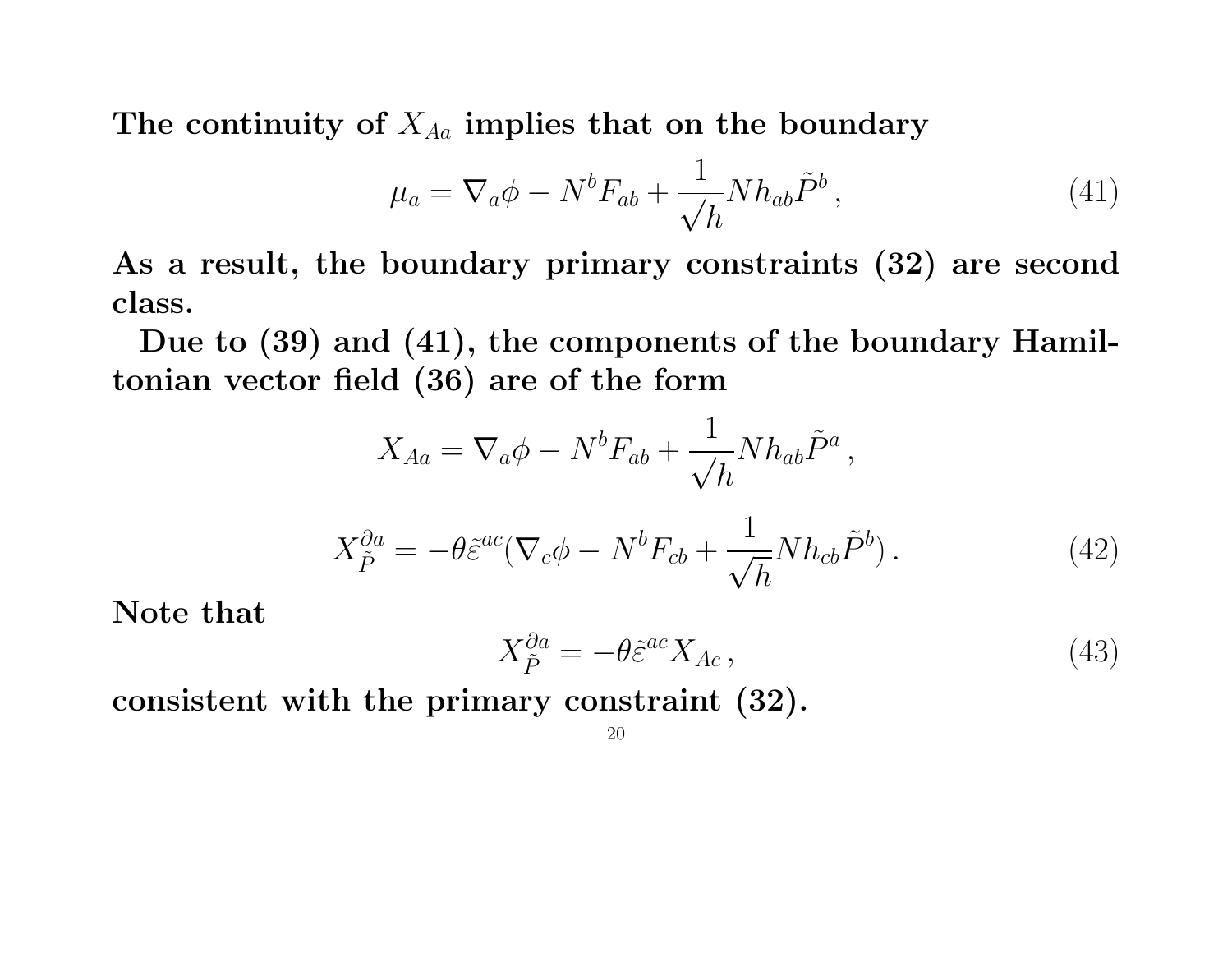We have a different constraint structure. In the MP system we only have first class constraints, while in the MCS case we have additional constraints on the boundary that turn out to be second class.

We have the choice to treat boundary conditions as that or as constraints in the traditional Dirac sense, subject to the consistency conditions. In some cases, this leads to a tower of conditions to be satisfied on the boundary.

Within this extended Dirac-Regge-Teitelboim formalism, there is no need to introduce new degrees of freedom. Depending on the particular choices of boundary conditions, we might have remaining degrees of freedom that are not cancelled by gauge at the boundary, or we might have even reduced degrees of freedom. As usual, we let the theory guide us and tell us what is gauge and what is not. We should not impose any preconceived notions of what gauge should be.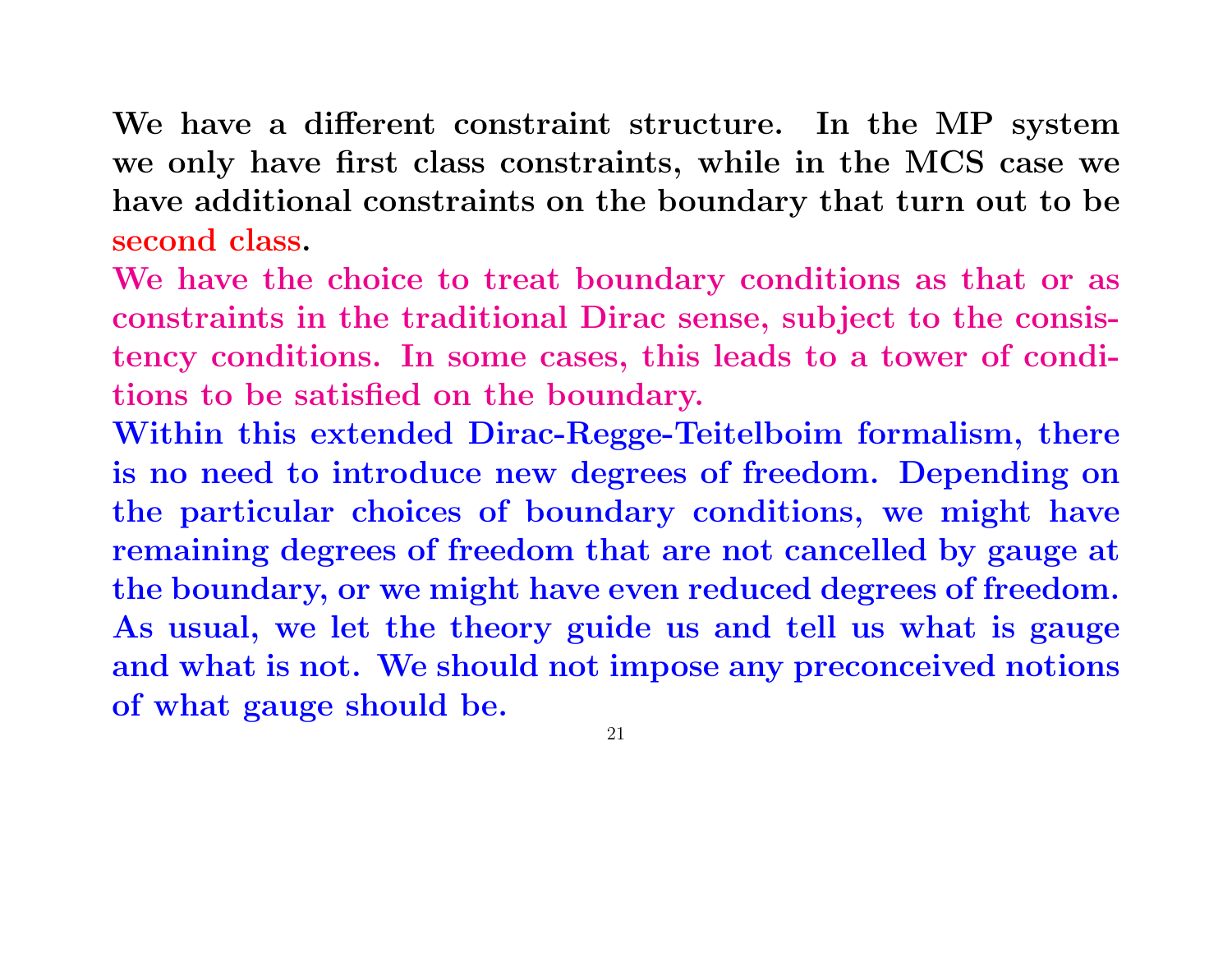### SUMMARY

• We have a consistent procedure for addressing gauge theories with boundaries.

• The structure of the theory tells us whether we have a boundary  $\Omega_b$ .

• If there is no boundary  $\Omega_b$ , standard differentiability conditions yield a consistent theory

• If  $\Omega_b \neq 0$  then we need to extend the DRT procedure. There are boundary contributions to the symplectic structure and to the gradient.

• In Maxwell+Topological term, full control over all the issues.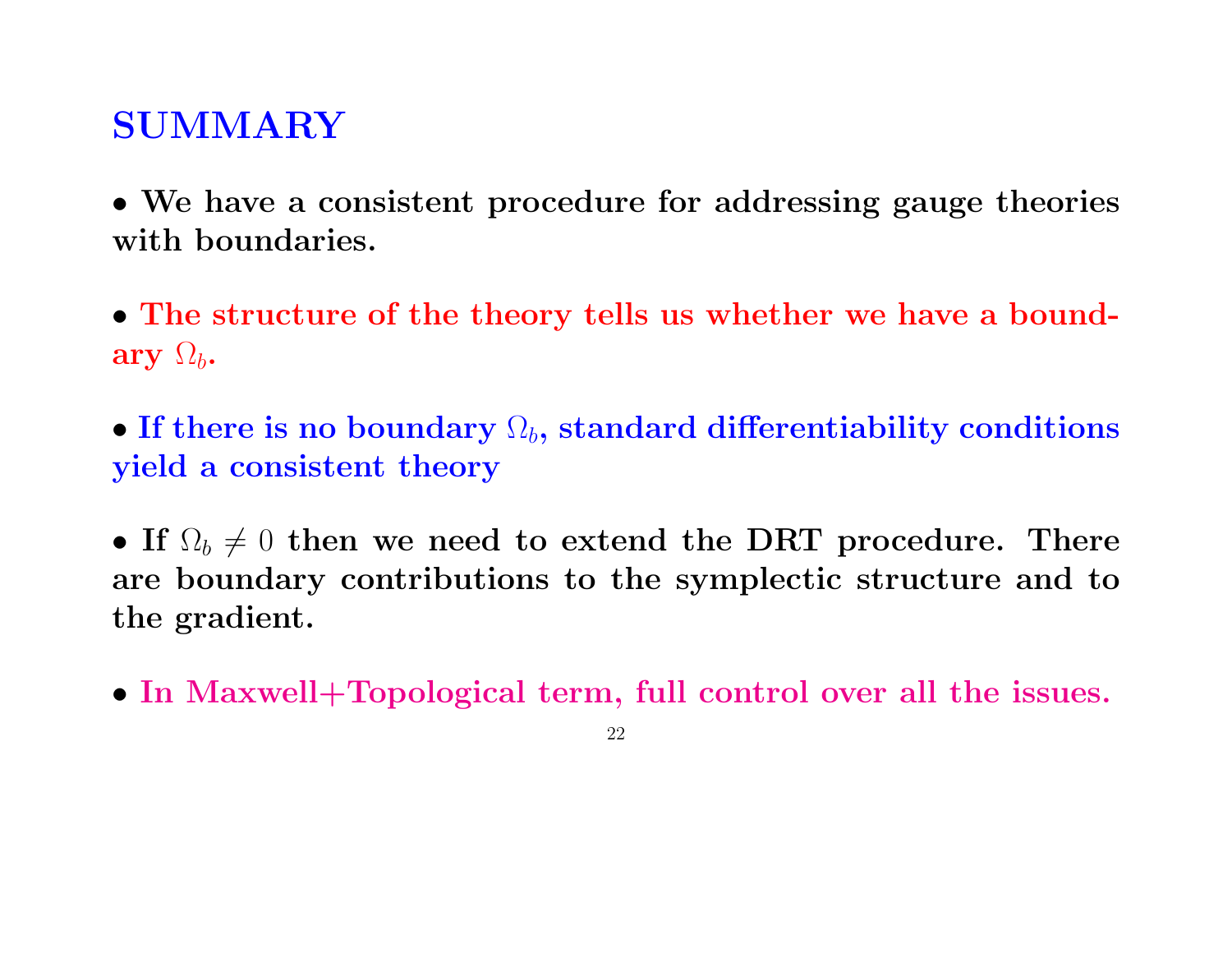• Isolated horizons present another interesting example (another seminar ...).